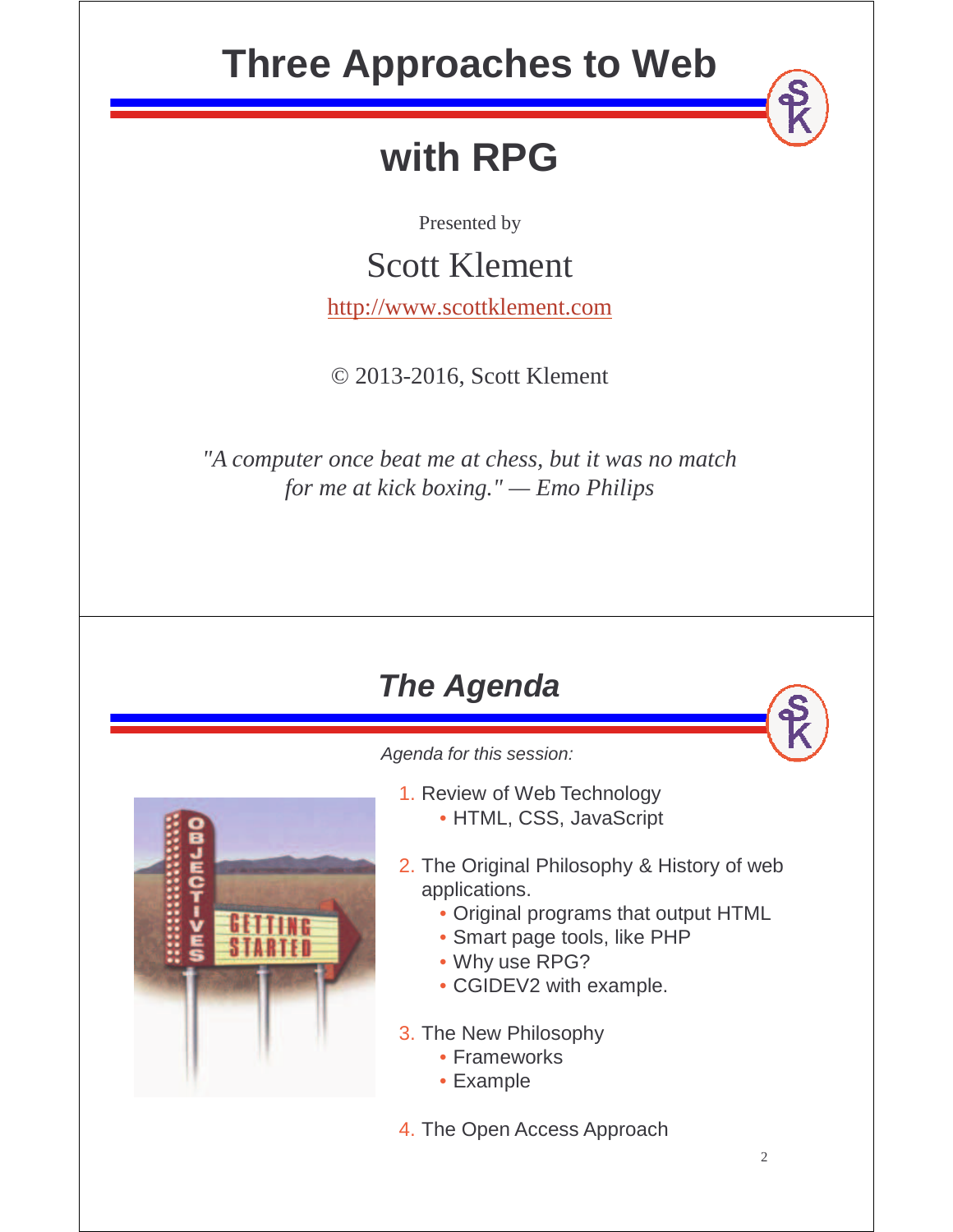### **Review of HTML**

HTML is the primary language of web browsers. It is a tag language (similar to XML.)

A tag consists of **<the-tag-name>** and **</the-tag-name>**

- without the slash, it's a "start tag," indicating the start of something.
- with the slash, it's an "end tag," indicating the end of something.
- used properly, HTML indicates what something is, not explicitly how to display it.



### **Review of HTML, continued.**

On the previous slide, the HTML tags indicated:

- $\bullet$  HTML = the part of the document that is HTML (all of the document)
- HEAD = the part of the document that indicates header information.
- LINK = a link to (in this case) a CSS style sheet (more info in a moment)
- BODY = the body, or content, of the document.
- $H1 = a$  level-1 heading (or title) of a section of text. There are also H2-H6.
- $P = a$  paragraph
- $STRONG = text$  that should be given strong emphasis.

At one time (before CSS was invented) there were HTML tags that gave explicit information about how to format data as well. These are now deprecated.

There are hundreds of HTML tags, far too much to cover in this presentation!

- There is an HTML tutorial, here:
	- http://w3schools.com/html/default.asp
- There is a complete reference of the HTML tags, here: http://w3schools.com/tags/default.asp

3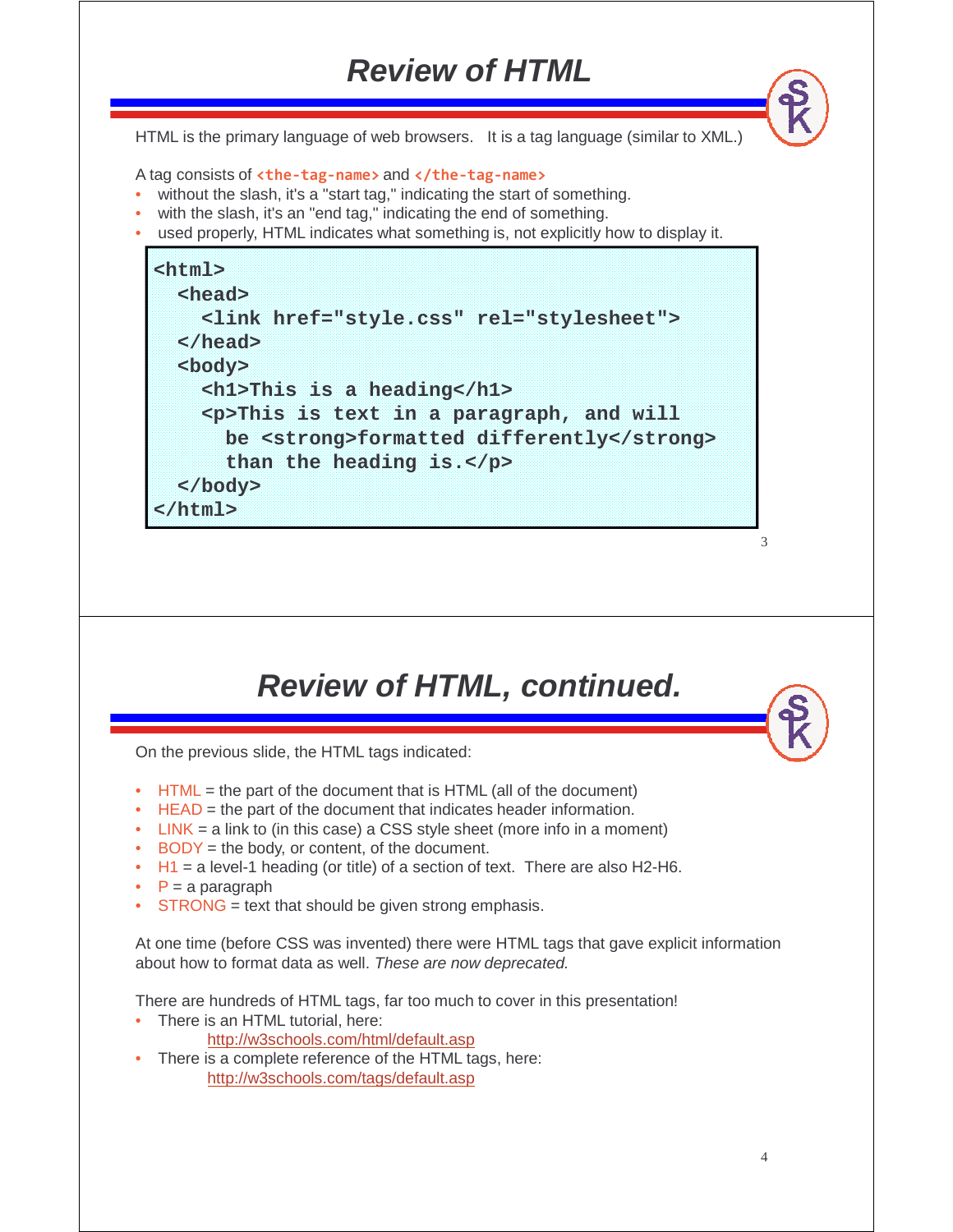#### **Review of CSS**

CSS (Cascading Style Sheets) are used to provide explicit formatting for HTML data.

- Works together with HTML
- Is the proper way to provide formatting

```
p {
  font-family: Arial;
  color: black;
  background-color: white;
}
strong {
  font-weight: bold;
  font-size: 150%;
}
```
Like HTML, there's far too many options in CSS to cover them all here. Instead, see: http://www.w3schools.com/css/default.asp

#### **JavaScript Review**

JavaScript is an interpreted language that (usually) runs in a web browser.

- lets you do program logic inside a web page
- can add/remove/change the contents of HTML tags
- can do calculations as the user types
- can create HTTP requests to communicate back to the server (AJAX)

#### Please do not confuse JavaScript with Java!

- JavaScript = interpreted, weakly typed language, usually run in a browser, created by Netscape
- Java = compiled, strongly typed language, usually on the server created by Sun
- Syntax is quite different (not similar)

Confusing these is a big pet-peeve of mine, because I love working in JavaScript and try to avoid Java.

5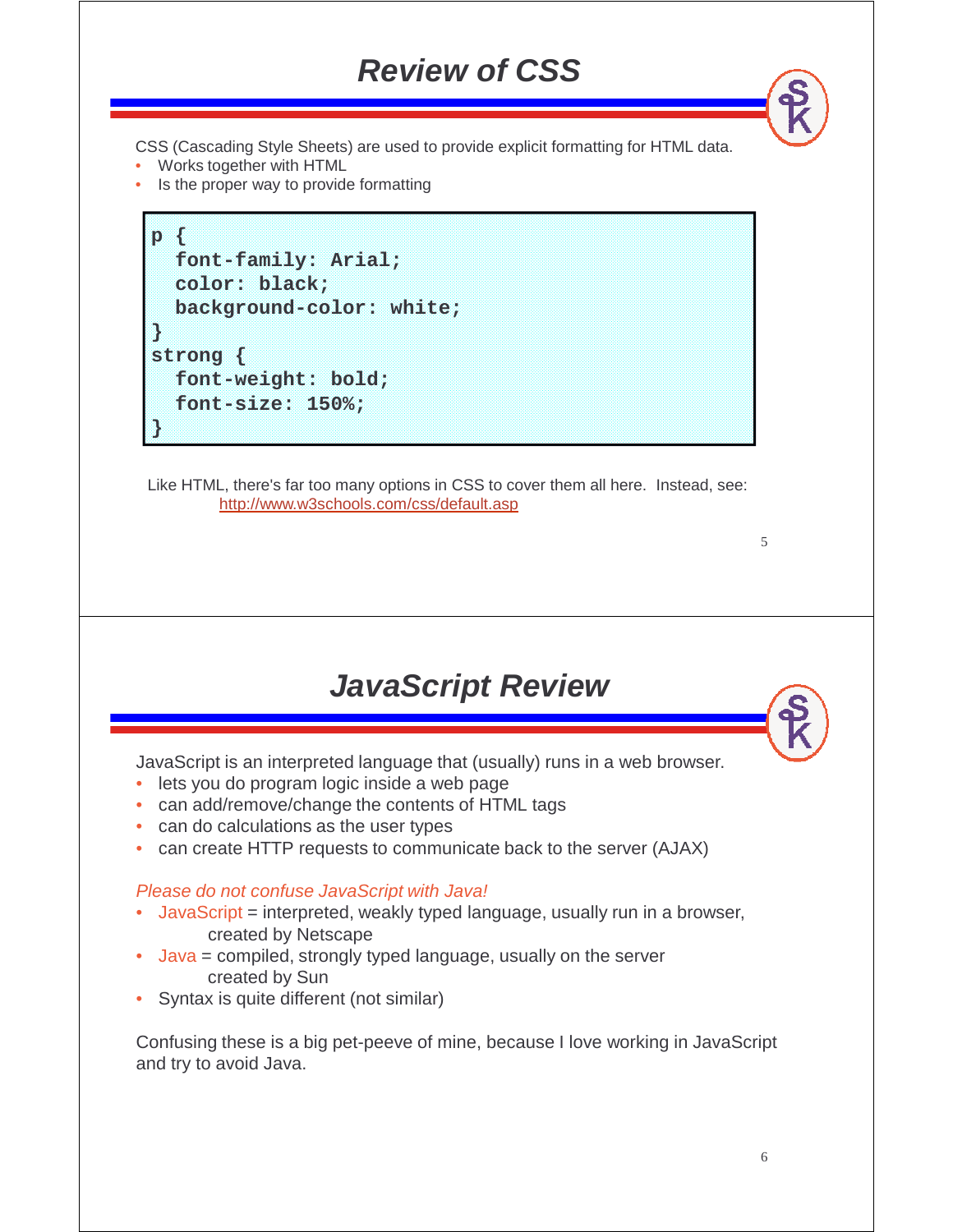#### **JavaScript Review, continued.**

```
<script type="text/javascript">
 function addFields() {
    var field1 = document.getElementById("field1");
    var field2 = document.getElementById("field2");
    var result = document.getElementById("result");
    result.innerHTML = Number(field1.value)
                     + Number(field2.value);
 }
</script>
<form>
 <input type="text" id="field1" onblur="addFields()"><br />
 <input type="text" id="field2" onblur="addFields()"><br />
 <div id="result"></div>
</form>
```
A beginner's introduction to JavaScript is found here: http://w3schools.com/js/default.asp

## **History: Original CGI (Early 1990's)**

7

 $\ddot{\phantom{0}}$ 

In the very early days of the web, when you wrote applications that interacted with a web browser, you would typically write a program that outputs HTML data. This way, it could output different data depending on the outcome of it's program logic, database values, etc.

The earliest examples were written in C, and were a pain to maintain. It is cumbersome coding HTML inside a HLL. Soon other languages like perl were used because they were a little easier, but still tricky.

```
#include <stdio.h>
int main(int argc, char **argv) {
    char var[6] = "World";
    printf("<html>\n");
    printf("<body>\n");
    printf("<p>Hello %s!</p>\n", var);
    printf("</body>\n");
    printf("</html>\n");
    return 0;
}
```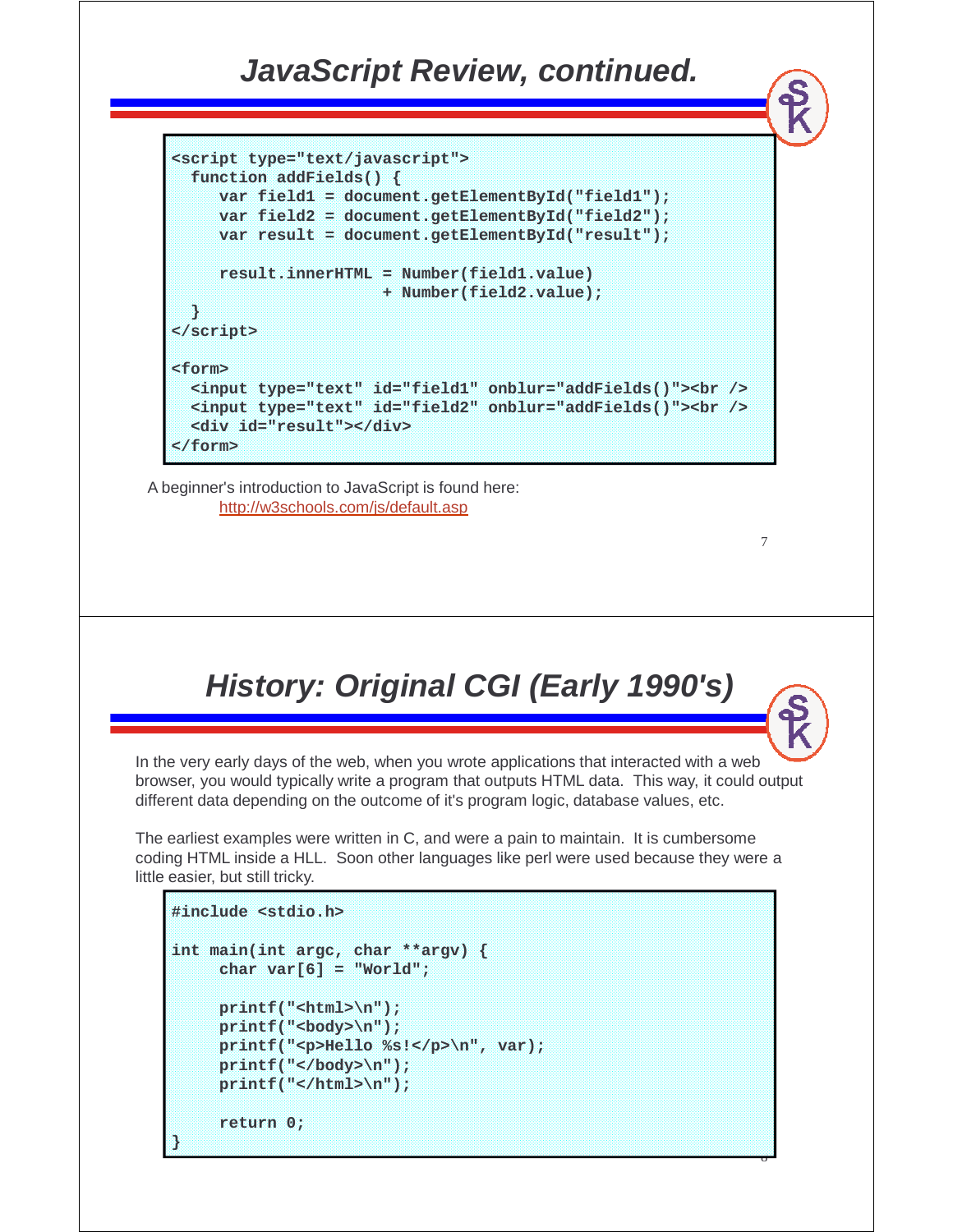### **History: 'Smart Pages' (mid-late 1990s)**

The PHP language was created in the mid-1990s to solve the awkwardness of coding HTML tags in your program code. With PHP whatever you type is HTML by default, so no need to escape tags properly to fit into HLL strings.

Soon other languages such as Java (with Java Server Pages), Net.Data, and Microsoft's ASP did the same thing. This became the new norm for web programming – and is a major reason why people think that these languages are better for web programming.

#### **<html> <head>**

**<title>My Web Page</title> </head> <body> <?php \$var = "World"; echo "<p>Hello \$var</p>"; ?> </body> </html>**

#### **Why Use RPG?**

• Originally, it was difficult to create web applications in RPG

o Concatenating HTML into a web page was difficult, awkward, much like early CGI programs in C or perl.

- o No longer true!
- RPG developers not proficient in Web skills
	- o Still a problem, but less relevant today.
	- o With frameworks, less knowledge is needed.
	- o Many more Java or PHP programmers available on the market than RPGers, but these Java or PHP developers are easily taught RPG.
- Your business logic is in RPG. Existing talent is RPG.
	- o Best database handling of any language
	- o Best number handling of any language (try a 17-digit number in other languages)
	- o RPG is simply a better language for writing business rules/logic!
	- o Has modern features, procedures, service programs, free format, SQL, etc.
- So, now there are pros and cons
	- o Are developers available?
	- o Best tool? Or most mainstream tool?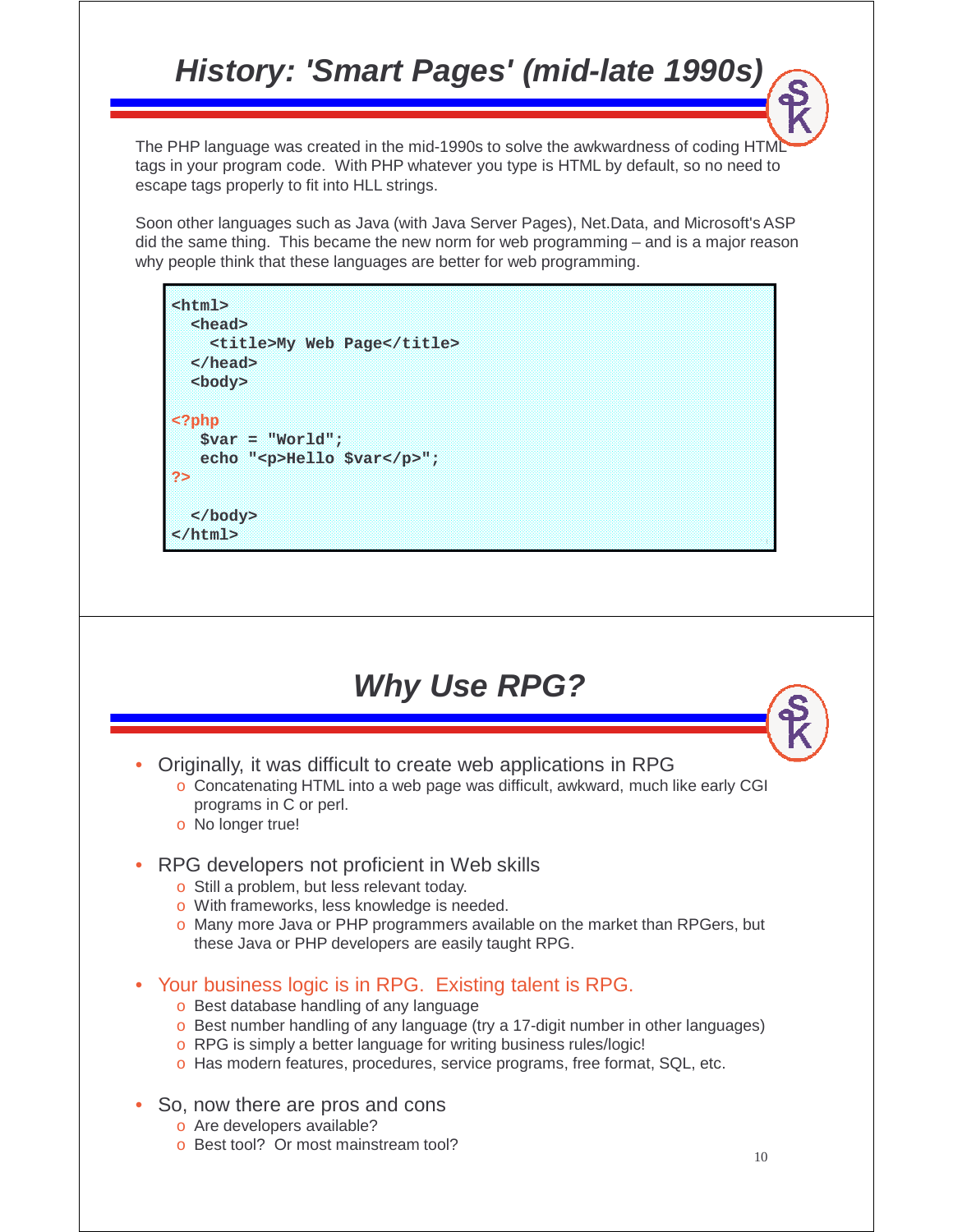#### Smart Pages in RPG?

There are commercial tools, such as RPG Smart Pages (RPGsp) from Profound Logic or RPG Server Pages (RSP) from ProData that use a precompiler to give you the same environment in RPG that you had in languages like PHP or Java's JSP.

There is also the absolutely free, open source, CGIDEV2 toolkit that also works well. You cannot code your HTML and RPG logic in the same source, but you can get very similar results by putting the HTML into an IFS file, and filling in variables from your RPG code.

11

You can break your document into sections (that can be output before/after

CGIDEV2

You can insert variable data into one of your sections by inserting **/%variable name%/** into your HTML data.

RPG code) by using **/\$section-name** in your IFS file.

```
/$Top
Content-type: text/html
<html>
  <head>
    <title>My Web Page</title>
  </head>
  <body>
/$Detail
  <p>Hello /%var%/!</p>
/$Bottom
  </body>
</html>
```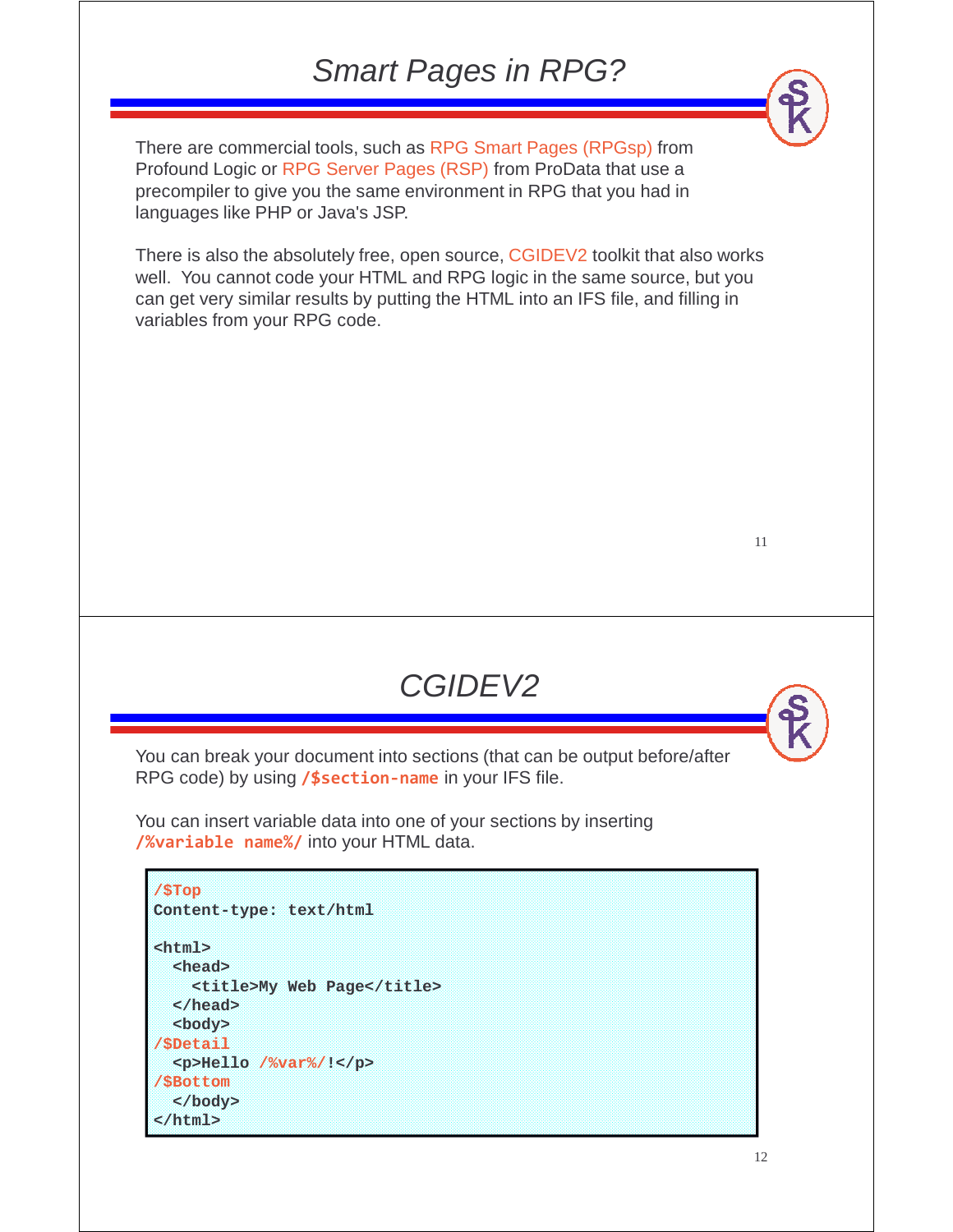#### CGIDEV2, continued…

CGIDEV2 provides ILE subprocedures you can call to interact with the web page from your RPG code.

- getHtmlIfs tells CGIDEV2 which IFS HTML file to use.
- zhbGetInput tells CGIDEV2 to interpret input data from the browser.
- zhbGetVar gets the contents of one variable sent from the browser.
- updHtmlVar fills in the contents of one variable in the HTML file.
- wrtsection writes a section of data from your HTML file

Since /\$ and /% are not always the best characters to use (especially in international applications), you can also configure CGIDEV2 to use different characters by adding parameters to the getHtmlIfs procedure.

As a simple example, let's take a look at a program that outputs a product listing.

13

#### CGIDEV2 Web 1.0 Example (1 of 4)

| /\$Keywords                                                            |               |  |
|------------------------------------------------------------------------|---------------|--|
| Content-type: text/html                                                |               |  |
| /STop                                                                  |               |  |
| <html></html>                                                          |               |  |
| <head></head>                                                          |               |  |
| <title>Original Philosophy</title>                                     |               |  |
| <link href="/original/prodlist.css" rel="stylesheet" type="text/css"/> |               |  |
| $\langle$ /head>                                                       |               |  |
| <body></body>                                                          |               |  |
| <table></table>                                                        |               |  |
| <tr></tr>                                                              |               |  |
|                                                                        |               |  |
| <th>Product Id</th>                                                    | Product Id    |  |
| <th>Product Name</th>                                                  | Product Name  |  |
| <th>Product Price</th>                                                 | Product Price |  |
| <th>Stock Qty</th>                                                     | Stock Qty     |  |
| $\lt/tr$                                                               |               |  |
| /SDetail                                                               |               |  |
| <tr></tr>                                                              |               |  |
|                                                                        |               |  |
| <td>/%prid%/</td>                                                      | /%prid%/      |  |
| <td>/%prname%/</td>                                                    | /%prname%/    |  |
| <td class="number">/%pprice%/</td>                                     | /%pprice%/    |  |
| <td class="number">/%pstock%/</td>                                     | /%pstock%/    |  |
| $\langle$ /tr>                                                         |               |  |

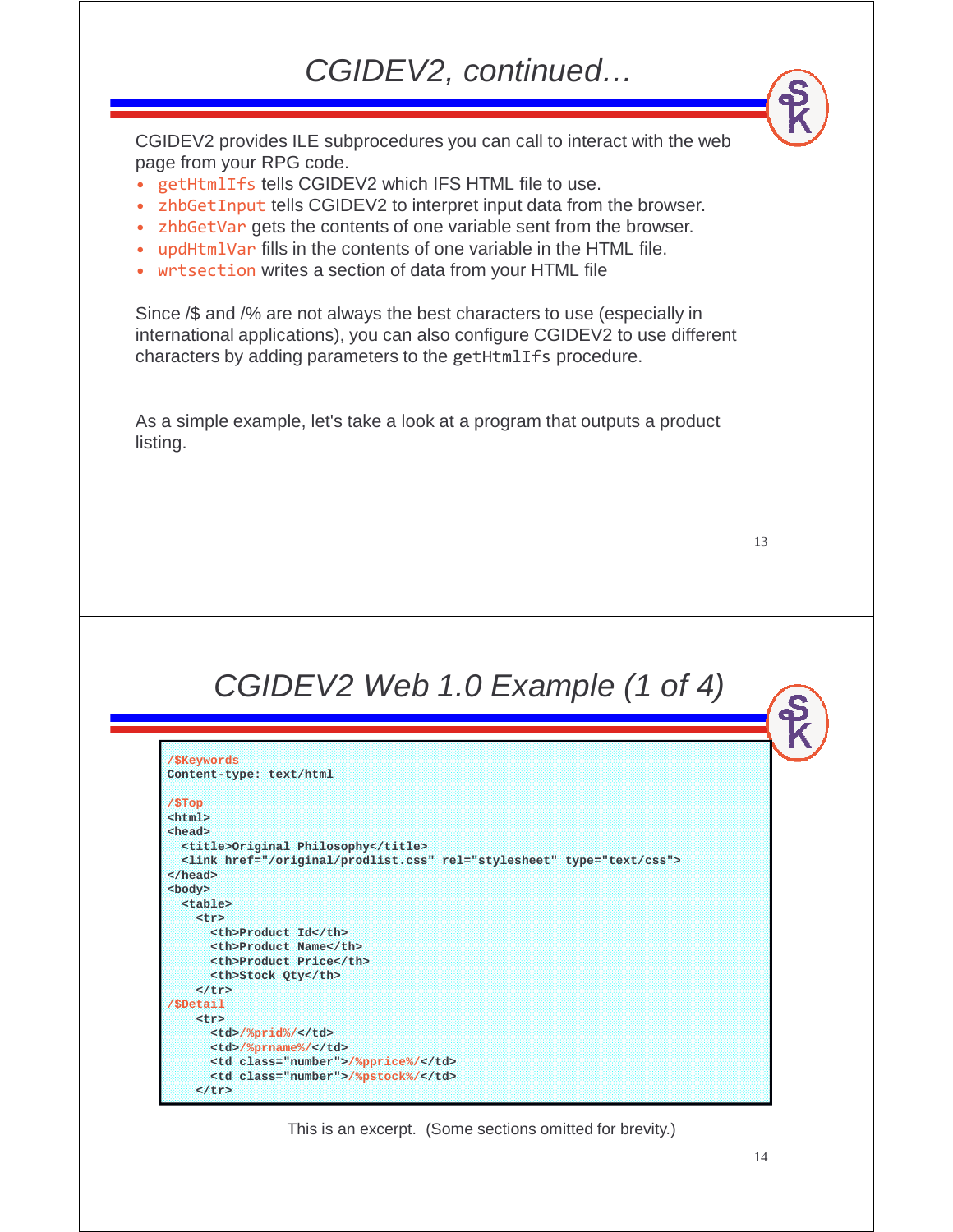



**wrtsection('Bottom \*fini'); \*inlr = \*on**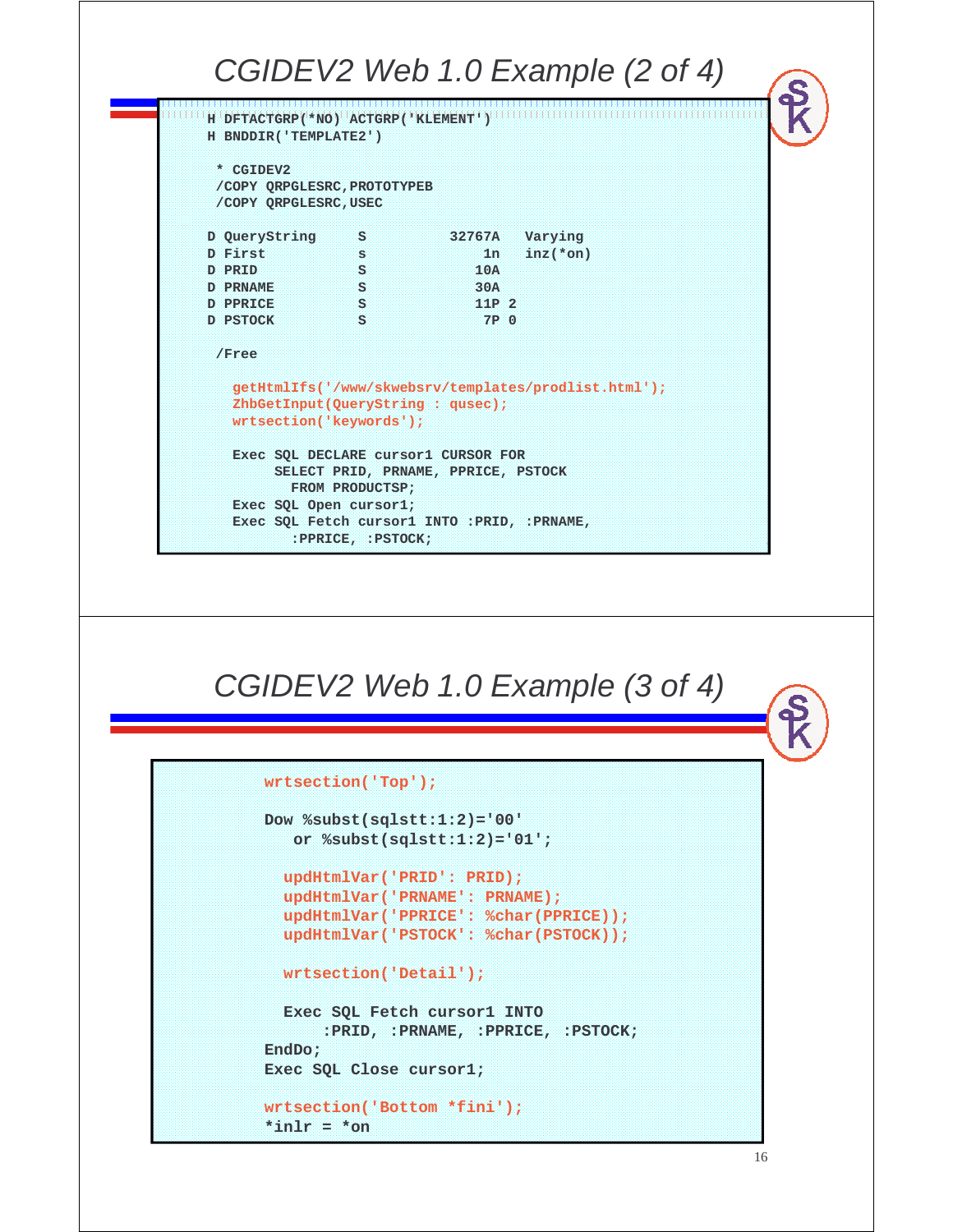- When run from a browser, the output looks something like this
- (part of formatting is done in the stylesheet (not shown)

| <b>Product Id</b>    | <b>Product Name</b>                             | <b>Product Price</b> | <b>Stock Qty</b> |
|----------------------|-------------------------------------------------|----------------------|------------------|
| <b>NALGEN5</b>       | <b>NALGENE CANTEEN 48 OZ</b>                    | 12.50                | 56               |
| <b>NALGEN8</b>       | NALGENE CANTEEN 96 OZ                           | 20.99                | 10               |
| <b>NALGEN9</b>       | NALGENE 16 OZ WIDE-MOUTH LEXAN                  | 6.30                 | 20               |
| <b>NALGEN10</b>      | NALGENE 32 OZ WIDE-MOUTH LEXAN                  | 8.10                 | 66               |
| NALGEN11             | NALGENE WIDE MOUTH LOOP-TOP BO                  | 7.98                 | 57               |
| MOTOR013             | MOTOROLA PEANUT RADIO MODEL T6                  | 100.00               | 66               |
| MOTOR014             | MOTOROLA PEANUT RADIO MODEL T6                  | 115.00               | 0                |
| MOTOR015             | MOTOROLA PEANUT RADIO MODEL T6                  | 145.00               | 37               |
| SUN SH17             | <b>SUN SHOWER ENCLOSURE</b>                     | 35.00                | 71               |
| NALGEN18             | NALGENE 16 OZ NARROW-MOUTH LEX                  | 6.05                 | 7                |
| <b>NALGEN19</b>      | NALGENE 32 OZ NARROW-MOUTH LEX                  | 7.10                 | 26               |
| BIPOLA22             | BIPOLAR MIDWEIGHT UNDERWEAR BO                  | 28.00                | 62               |
| POLYPR23             | POLYPRO UNDERWEAR BOTTOMS                       | 18.00                | 69               |
| PRINCE24             | PRINCETON TEC SPORT FLARE                       | 15.50                | 50               |
| PRINCE25             | PRINCETON TEC SOLO                              | 28.95                | 11               |
| PRINCE <sub>26</sub> | <b>PRINCETON TEC VORTEC</b>                     | 36.95                | 60               |
| PRINCE27             | PRINCETON TEC TEC20                             | 13.95                | 54               |
| PRINCE <sub>28</sub> | <b>PRINCETON TEC TEC40</b>                      | 17.85                | 91               |
| <b>DRIMIC30</b>      | $1.17$ DTF7<br>DOTMUC ALDTME<br><b>EACV DTL</b> | AA                   | nп               |

17

#### Problems with Web 1.0 Programs

This page is obviously a very simple example. In a real-world example:

•The HTML can get complex and unwieldy (and no less so in languages like PHP/Java!)

•Coding everything to work the way you want requires a lot of time spent writing the 'plumbing'

- o What if you want a numeric-only field? Write JavaScript.
- o What if you want only capital letters (uppercase) field? Write JavaScript.
- $\circ$  What if you want data to be formatted in a particular way (such as dashes in a phone number) Write JavaScript.

•How do you allow sorting the list by column? Write JavaScript. Or sort on the server side and re-load the whole page.

•Generally, Web 1.0 applications are not very interactive.

- o Page cannot change without re-loading everything.
- o Server-side stuff cannot be done without the user clicking a button, and waiting for a new page.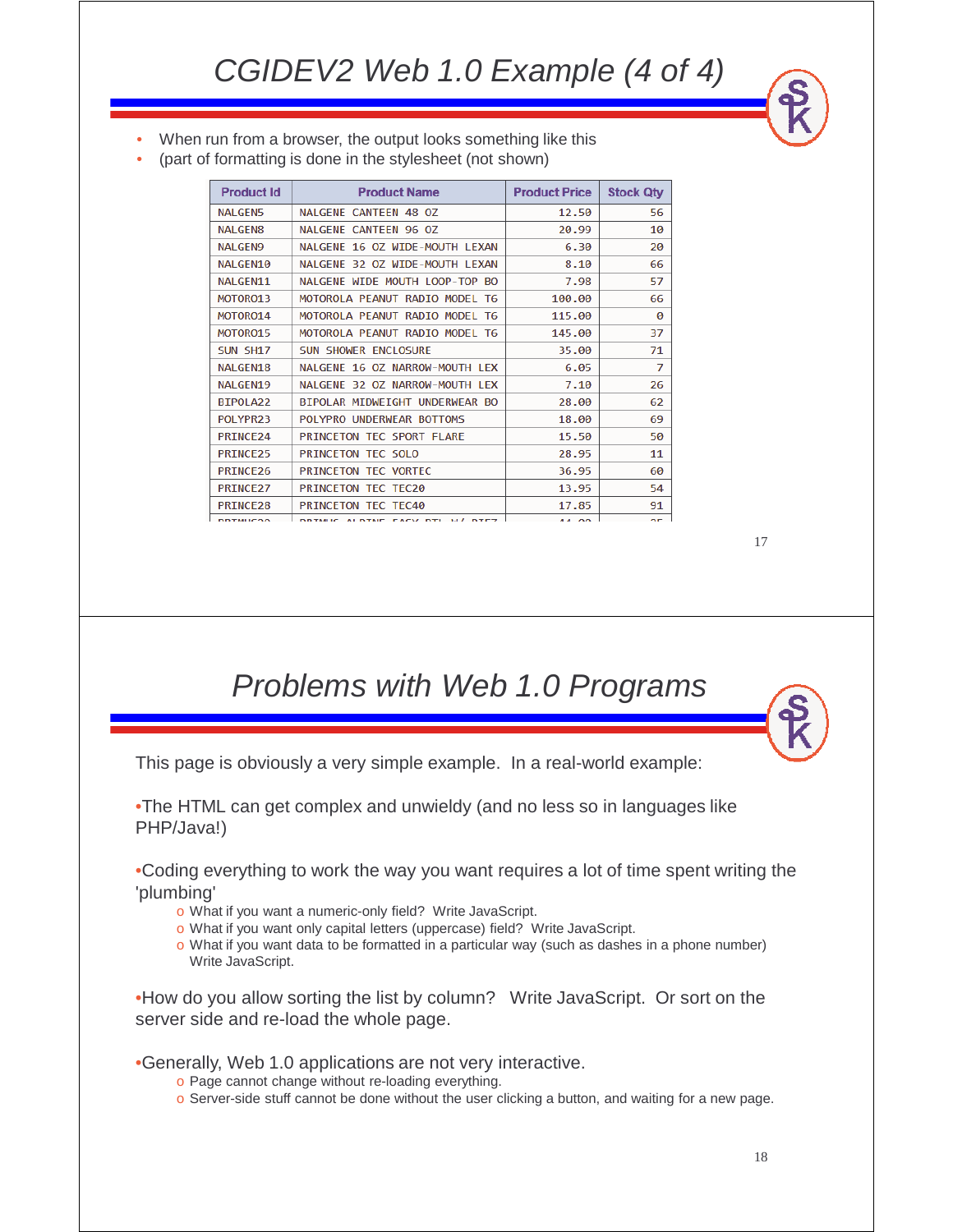### AJAX Technology Spawns Web 2.0

AJAX stands for Asynchronous JavaScript And XML.

- You write a base HTML page.
- JavaScript runs when user interacts with page.
- JavaScript can make HTTP requests to server for more information, as needed.
- JavaScript simply updates parts of the page on-the-fly. No need to re-load.

Today, the term AJAX is not only used with XML, but also with other data formats, notably JSON, which serves the same purpose, but can be interpreted much faster in JavaScript than XML can.

AJAX was the first step in Web 2.0 technology. The next step was modifying your page on-the-fly, aka Dynamic HTML (DHTML).

Together, they revolutionized the web:

- Made social web sites, Facebook, LinkedIn, Twitter, YouTube, etc possible!
- business applications using a web interface became much more practical, due to the richer, more interactive UI

19

#### Frameworks

Now we have a lot of JavaScript being used:

- Validating/formatting data as you type.
- Interacting on-the-fly with the server (AJAX)
- Dynamically building the web page (DHTML)
- Providing the user with real-time changes (such as Facebook notifying you when someone posts on your wall)

Does it make sense to write all of that JavaScript yourself, individually for every application? No! Create a library of reusable JavaScript routines!

A library with JavaScript that you can use in your applications is called a "Framework" and there are many frameworks (often available for free) that you can download and use in your applications to:

- Build pages dynamically, with much more functionality than straight HTML
- Make AJAX requests to interact with server
- And much more!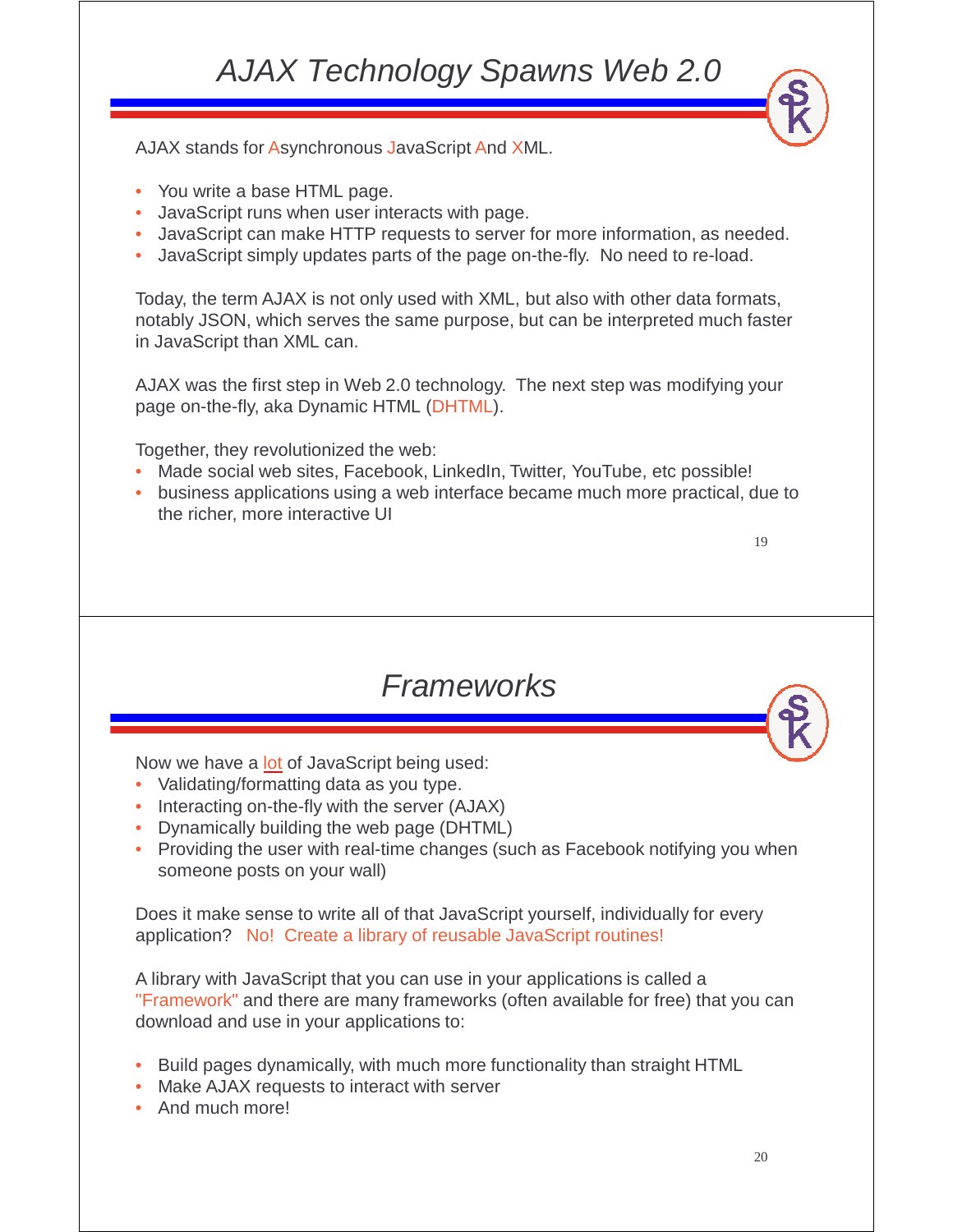#### The Profound UI Framework

Let's re-do our Product Listing example using a framework.

For my example, I will use the Profound UI Framework, because it's the one that I know the best.

- Completely free, open-source JavaScript framework.
- Released under the LGPL license.
- Available from github: https://github.com/ProfoundLogic/profoundui-framework
- Used as a component in Profound Logic's commercial products.
- Uses JSON format for communication
- Designed by RPG programmers to be natural for business applications.
- Can be used to create mobile applications as well.

Of course, you don't have to use this framework. Popular frameworks that I recommend:

- ExtJS and Sencha Touch
- jQuery and jQuery Mobile

21

#### Introducing JSON

JSON = JavaScript Object Notation

JSON is used for the types of applications as XML would be. However, JSON has one big advantage over XML: It's natively understood by Javascript. This means that web applications using JSON are easier to write, and run faster than those using XML.

JSON is used to describe data structures in Javascript. Including complex situations with data structures and arrays nested inside each other.

- An array in JSON begins/ends with [ and ] characters.
- An object (basically, a data structure) begins/ends with { and } characters.
- The : (colon) character separates a field name from it's value.
- The , (comma) character separates one element of an array from the next, as well as one field of an object from the next.
- Character data in JSON is enclosed in double quotes.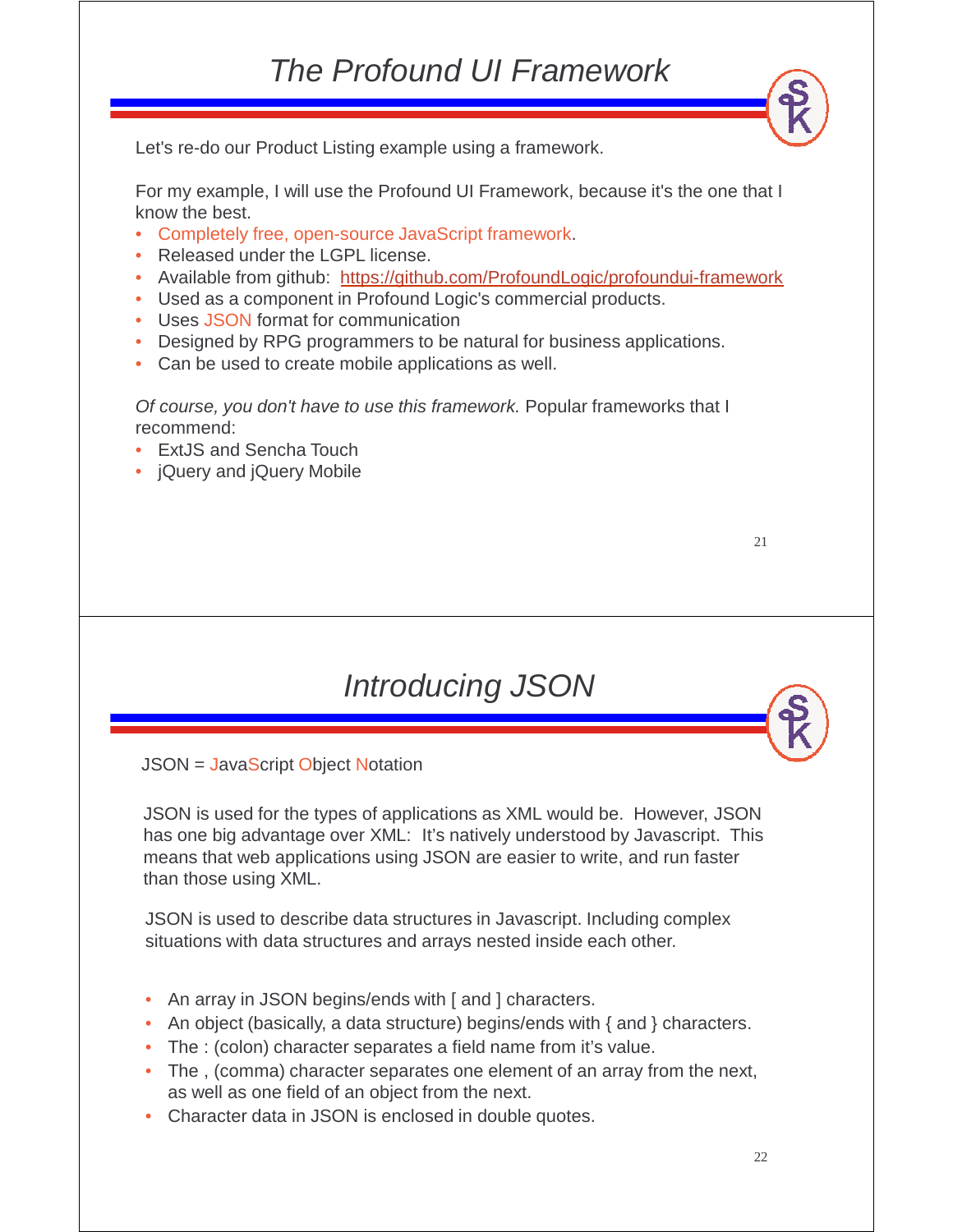We will use the following files:

- An HTML file that is first requested by the browser.
	- o really just a skeleton.
	- o primary purpose is to connect the other files together.
- The CSS stylesheet (not shown) o to set the specific fonts, colors, etc.
- A JSON file that describes the layout of the screen.
	- o similar to how DDS describes the layout of a green screen.
		- o what types of fields go where
	- o configuration for the fields/screen
	- o connect fields to variables from the RPG program.
- Your program
	- o can be written in any environment that outputs web data (PHP, Java, RPG/CGIDEV2, etc) o we use RPG and CGIDEV2 for this example.
- A CGIDEV2 template that describes the JSON format for the variable data.

```
23
```
Framework Example – HTML file

Really just ties everything together. Is the same for every application, you can just copy this file and change the program name in the "controller"

```
24
<html>
<head>
  <meta http-equiv="Content-Type" content="text/html; charset=utf-8" />
  <title>Framework Example</title>
 <link href="../profoundui/proddata/css/profoundui.css" 
rel="stylesheet" type="text/css">
  <script type="text/javascript" src="runtime.js"></script>
  <script type="text/javascript">
   window.onload = function() {
      pui.controller = "/rpg/prodlist";
     pui.start();
   };
  </script>
</head>
<body>
 <div id="pui"></div>
</body>
</html>
```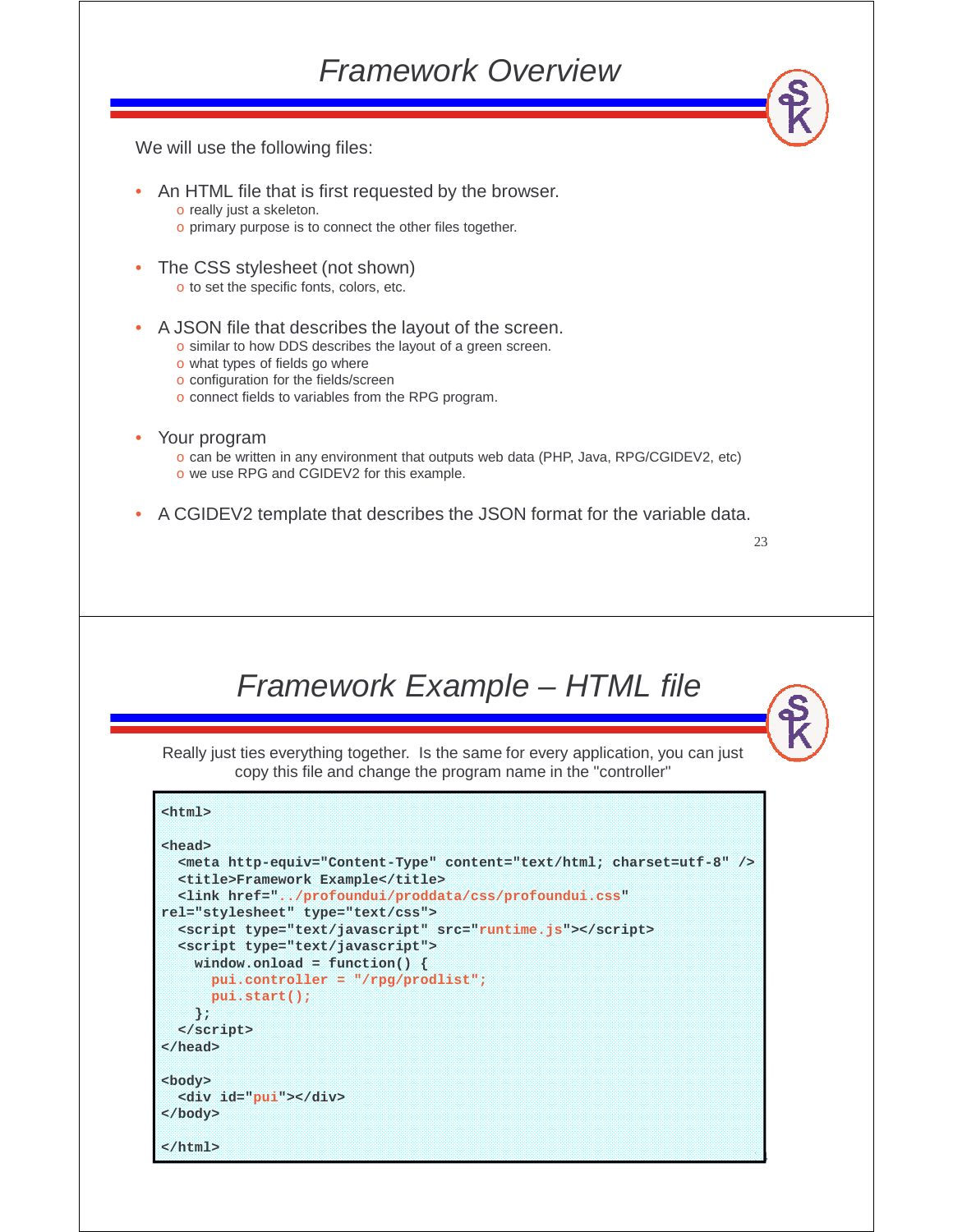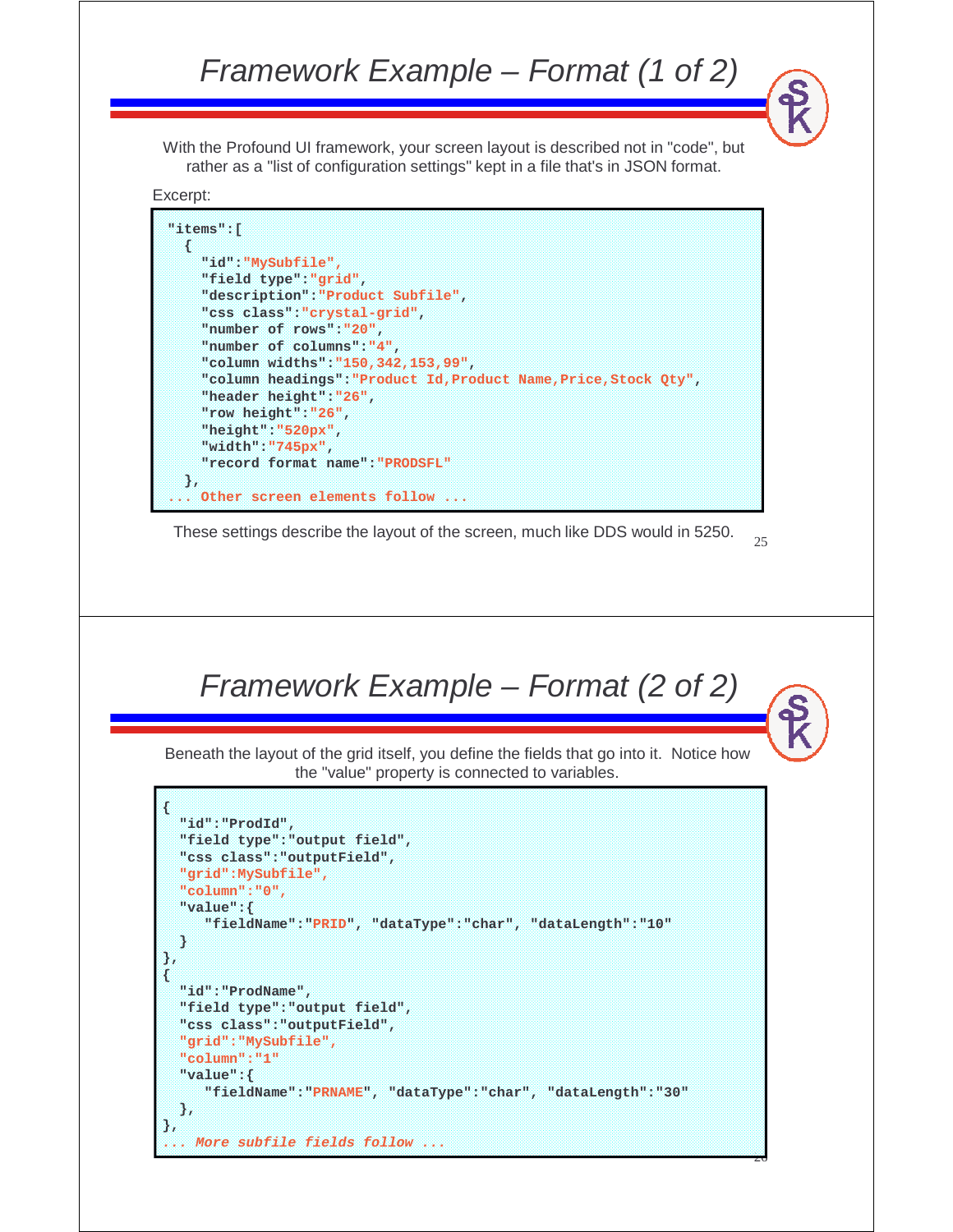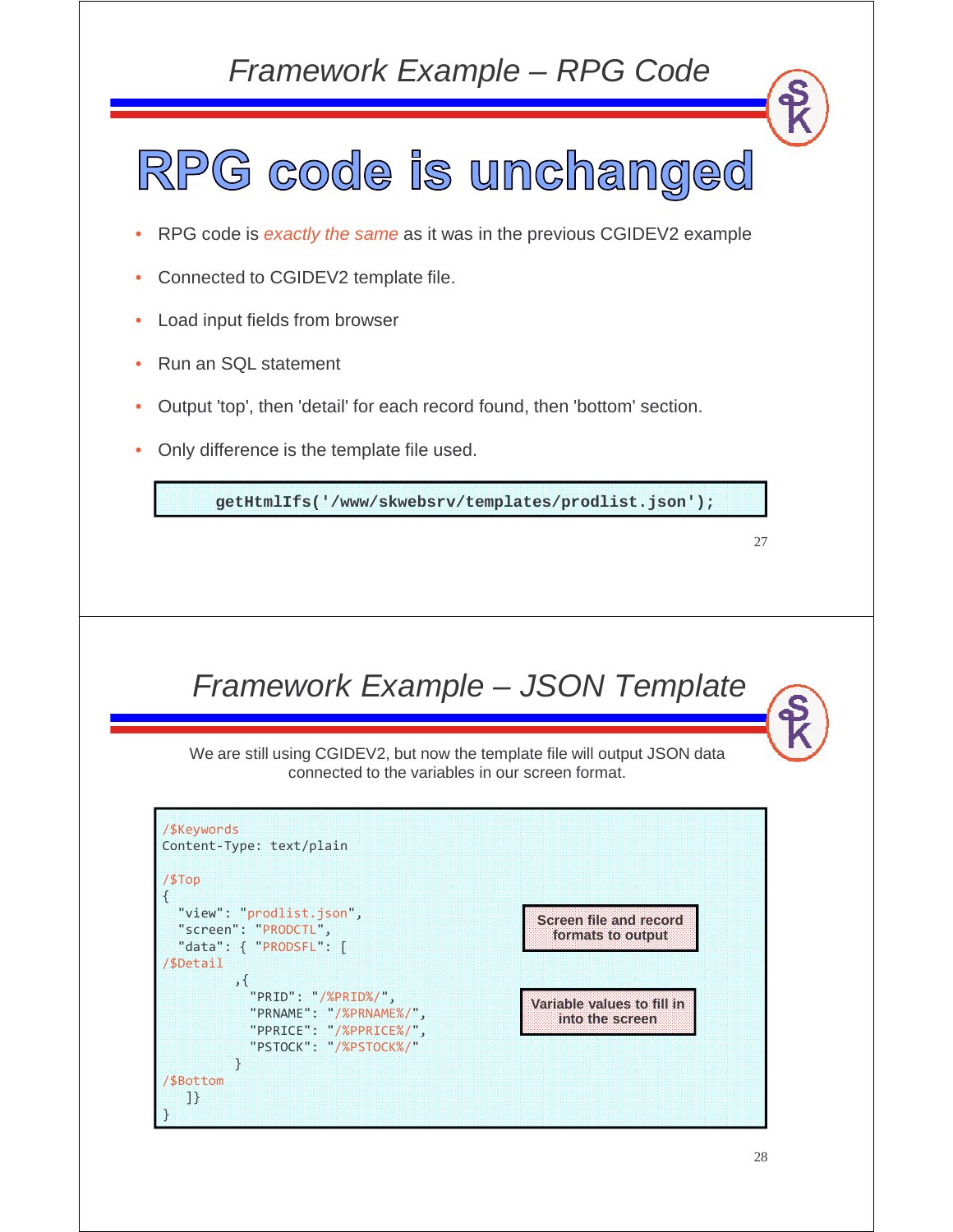#### Framework Example: Output

| <b>Product Id</b>    | <b>Product Name</b>                   | <b>Price</b> | <b>Stock Oty</b> |  |
|----------------------|---------------------------------------|--------------|------------------|--|
| <b>NALGEN5</b>       | <b>NALGENE CANTEEN 48 OZ</b>          | \$12.50      | 56               |  |
| <b>NALGENS</b>       | <b>NALGENE CANTEEN 96 OZ</b>          | \$20.99      | 10               |  |
| <b>NALGEN9</b>       | NALGENE 16 OZ WIDE-MOUTH LEXAN        | \$6.30       | 20               |  |
| <b>NALGEN10</b>      | NALGENE 32 OZ WIDE-MOUTH LEXAN        | \$8.10       | 66.              |  |
| <b>NALGEN11</b>      | NALGENE WIDE MOUTH LOOP-TOP BO        | 57.98        | 57               |  |
| MOTORO13             | MOTOROLA PEANUT RADIO MODEL T6        | \$100.00     | 66               |  |
| MOTOR014             | <b>MOTOROLA PEANUT RADIO MODEL T6</b> | \$115.00     | $\mathbf{0}$     |  |
| MOTOR015             | MOTOROLA PEANUT RADIO MODEL T6        | \$145.00     | 37               |  |
| SUN SH17             | <b>SUN SHOWER ENCLOSURE</b>           | \$35.00      | 71               |  |
| <b>NALGEN18</b>      | NALGENE 16 OZ NARROW-MOUTH LEX        | \$6.05       | $\overline{7}$   |  |
| <b>NALGEN19</b>      | NALGENE 32 OZ NARROW-MOUTH LEX        | 57.10        | 26               |  |
| <b>BIPOLA22</b>      | <b>BIPOLAR MIDWEIGHT UNDERWEAR BO</b> | 528.00       | 62               |  |
| POLYPR23             | POLYPRO UNDERWEAR BOTTOMS             | \$18.00      | 69               |  |
| PRINCE <sub>24</sub> | PRINCETON TEC SPORT FLARE             | \$15.50      | 50               |  |
| PRINCE <sub>25</sub> | PRINCETON TEC SOLO                    | \$28.95      | 11               |  |
| PRINCE <sub>26</sub> | PRINCETON TEC VORTEC                  | \$36.95      | 60               |  |
| PRINCE27             | <b>PRINCETON TEC TEC20</b>            | \$13.95      | 54               |  |
| PRINCE28             | PRINCETON TEC TEC40                   | \$17.85      | 91               |  |
| PRIMUS29             | PRIMUS ALPINE EASY PTL W/ PIEZ        | \$44.00      | 25               |  |

29

Framework Example – The Payoff

The framework uses todays Web 2.0 concept of building the page dynamically with JavaScript.

So far this seems like a little more work, but the result is approximately the same thing!! Wasn't this going to save me work?!

Now it will. Go back into the display format file, and add these lines to the subfile grid:

```
"persist state":"true",
"sortable columns":"true",
"movable columns":"true",
"resizable columns":"true"
```
Persist state means these settings will be saved in your browser, and next time you view this screen, they will remain in effect.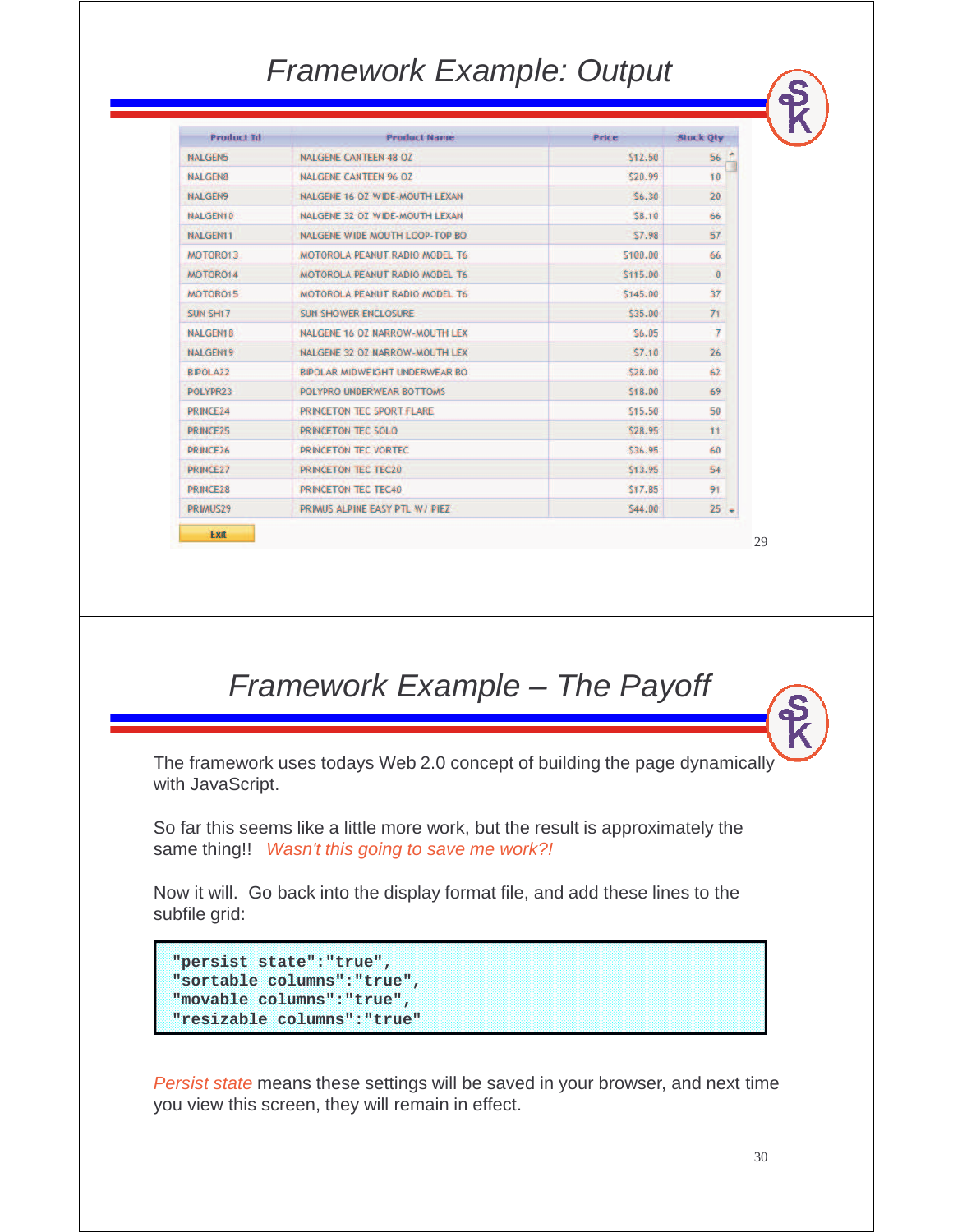### Framework Example – The Payoff

| <b>Product Id</b> | <b>Product Name</b>            | å | Sort Ascending  | Price   |
|-------------------|--------------------------------|---|-----------------|---------|
| NALGEN5           | NALGENE CANTEEN 48 OZ          |   | Sort Descending | \$12.50 |
| NALGEN8           | NALGENE CANTEEN 96 OZ          |   | 10              | \$20.99 |
| <b>NAI GEN9</b>   | NALGENE 16 07 WIDE-MOUTH LEXAN |   | 20 <sup>°</sup> | \$6.30  |

Sortable columns: Just click (or right-click for menu) to sort a column.

| <b>Product Id</b>   | <b>Product Name</b>                                                                    | <b>Stock Oty</b> | Price                |
|---------------------|----------------------------------------------------------------------------------------|------------------|----------------------|
| NALGEN5             | <b>Stock Qty</b><br><b>LE CANTEEN 48 OZ</b>                                            | 56               | \$12.50              |
| NALGEN8             | NALGENE CANTEEN 96 OZ                                                                  | 10               | \$20.99              |
| NALGEN9             | NALGENE 16 OZ WIDE-MOUTHLEXAN                                                          | 20               | 56.30                |
| <b>ARAB COMMAND</b> | A R.A. P. CO. LEWIS CO., MICH. AND A R.A. P. LEWIS CO., LANSING MICH. 49-14039-1-120-2 | $\sim$           | $\sim$ $\sim$ $\sim$ |

Movable columns: Just drag a heading to move a column.

| <b>Product Id</b> | Price   | <b>Product Name</b><br>œ       | <b>Stock Otv</b> |  |
|-------------------|---------|--------------------------------|------------------|--|
| NALGEN5           | \$12.50 | <b>NALGENE CANTEEN 48 OZ</b>   | 56               |  |
| NALGEN8           | \$20.99 | <b>NALGENE CANTEEN 96 OZ</b>   | 10               |  |
| NALGEN9           | \$6.30  | NALGENE 16 OZ WIDE-MOUTH LEXAN | 20               |  |
| <b>MALGEMIA</b>   | CO 10   | NALGENE 32 07 WIDE MOUTH LEYAN |                  |  |

Resizable columns: Just drag a border to resize a column

31

#### Yes, it Saves Work.

Think of what it would take to code that yourself, to add:

- Sorting, both ascending and descending on all columns.
- JavaScript to allow resizing of columns in a table
- The ability to move columns around (not even possible with a standard HTML table)
- Save the settings.

1000 lines of code? More? With this framework, they only took 4.

This is only a simple example. There are bells and whistles for every single field type that you can enable. All for no charge.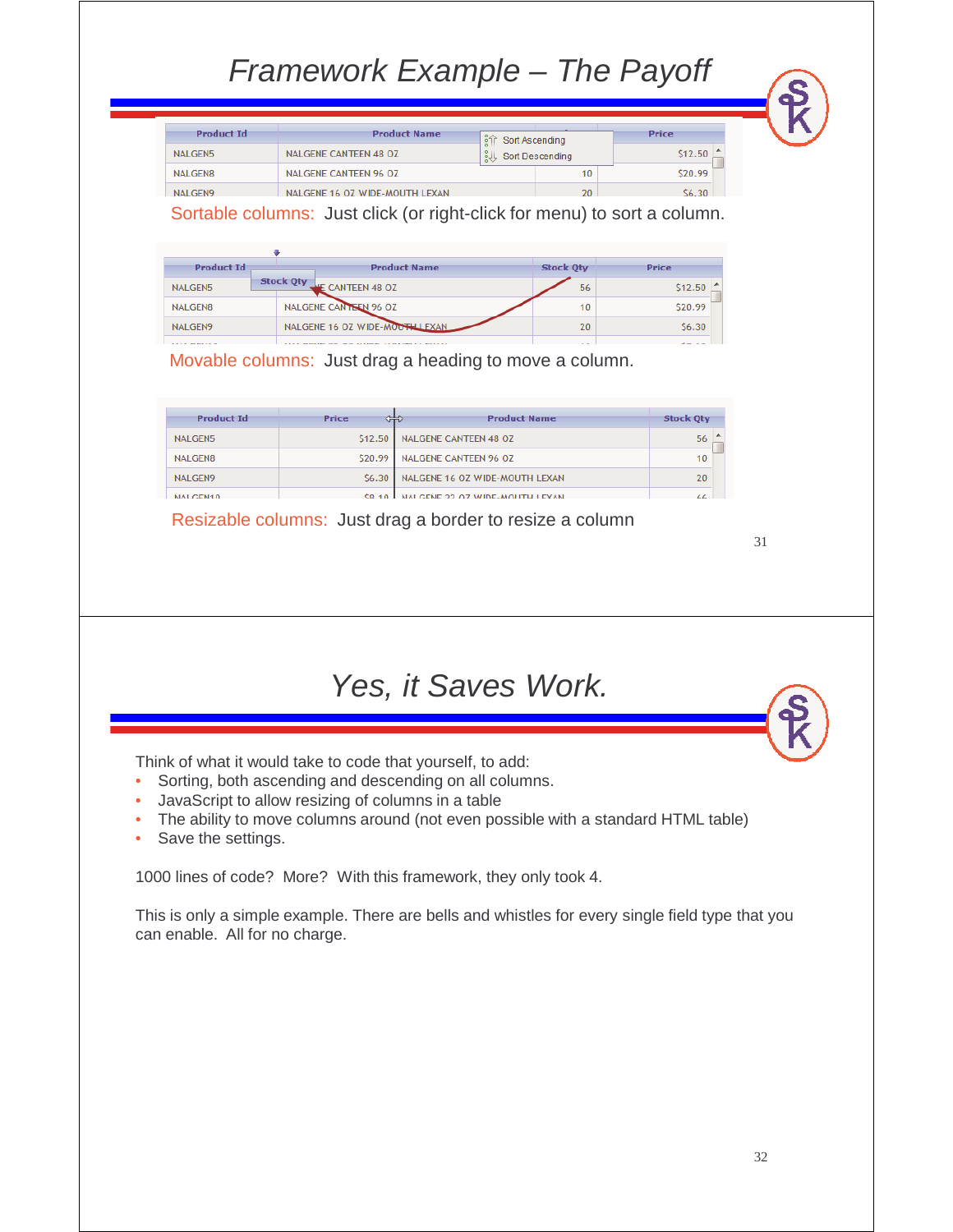Open Access Intro (1 of 2)

In 2010, IBM introduced a new feature.

#### Rational Open Access for RPG.

- "Open Access" or just "OA" for short.
- at the time, it was a for-money add-on.
- IBM later changed that decision, and made it an included component of the RPG compiler.
- works with F-spec defined files.
- can be any sort of file (printer, tape, workstation, etc)
- but, the most exciting use of open access is to use it for more modern displays, and today, that means a browser-based UI

How does it work?

Think about what happens when you do an operation on a file (EXFMT, READ, WRITE, etc.) Under the covers, your RPG program is really calling a routine in the operating system that takes the definitions in your display file, and sends them out over the 5250 data stream…

| ٠<br>٠       | ٠<br>٠             |
|--------------|--------------------|
| ۹<br>×<br>۰. | ۰,<br>۹<br>×<br>۰. |
|              |                    |

| Open Access Intro (2 of 2)                                                                                                                     |  |
|------------------------------------------------------------------------------------------------------------------------------------------------|--|
| Now imagine that you could replace that routine with a different one<br>Display in a browser?<br>۰<br>Display in a mobile app?<br>$\bullet$    |  |
| 0001.00 H DFTACTGRP(*NO)<br>9002.00<br>WORKSTN HANDLER('PROFOUNDUI(HANDLER)')<br>0003.00 FTESTD<br>$CF$ $E$                                    |  |
| <b>Traditional RPG</b><br>Operation<br><b>RPG</b><br>Green-Screen<br>(Write, Read, ExFmt, etc.)                                                |  |
| <b>RPG with Open Access</b><br>Operation<br><b>Rich User</b><br><b>RPG</b><br><b>Handler</b><br><b>Interface</b><br>(Write, Read, ExFmt, etc.) |  |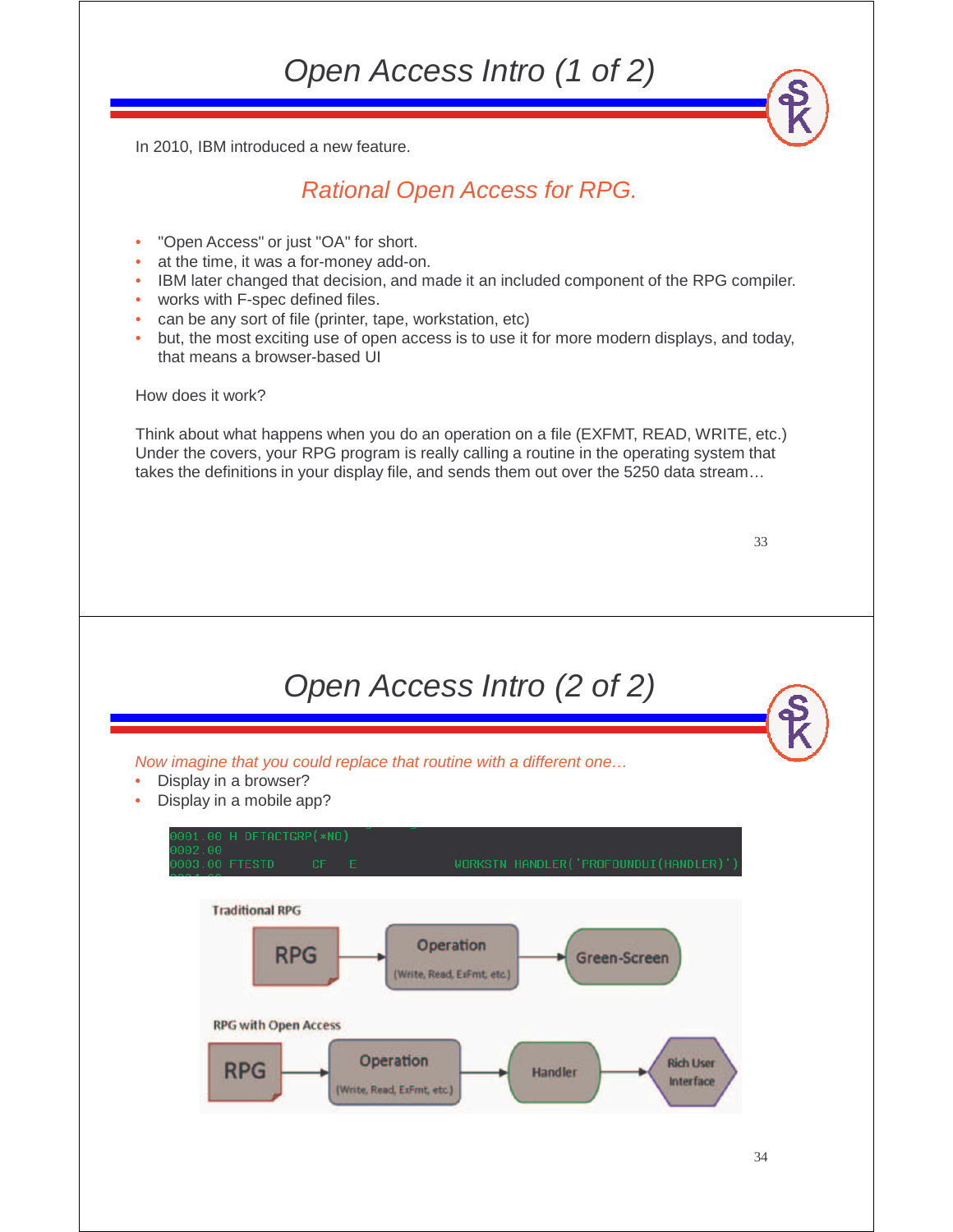#### OA Pros and Cons

#### Advantages:

- Existing programs can be retro-fitted very easily. Preserves your investment! o only required change, in most cases, is HANDLER keyword.
- OA tools (at least, the current crop) come with a visual screen editor
	- o simply replace SDA/RDi with the design tool. Keep existing workflow.
	- o dramatically lowers the learning curve
	- o lets you see what you're designing while you design it (WYSIWYG)
	- o boosts productivity
- You can concentrate on the business rules rather than the 'plumbing'.
	- o Ever feel like you don't want to fight with it, trouble shoot it, or work out all the details?
	- o You want it to "just work"?

#### Disadvantages:

- OA handlers are low-level (systems-type) programming.
	- Difficult to write, so most people buy from vendor.
- Can be expensive
	- but much, much less so than buying a new ERP package!
- Uses more memory than stateless (such as earlier examples herein)
	- In extremely high-volume environments, may not scale?
	- We have handler 10,000 users without problems, but this may be pushing the limits.
	- On the other hand, you are probably not Google or Facebook!!

| ٠<br>٠      | n e s             |
|-------------|-------------------|
| ۹<br>$\sim$ | I<br>۰.<br>$\sim$ |

#### Our Example using OA

Currently, all of the Open Access implementations that I know of are commercial products – sorry, I cannot show you a free OA implementation.

- I work for Profound Logic, who makes a commercial implementation.
- I will show you ours, as an example, since that's what I'm familiar with.

#### Profound Logic Software's Profound UI

• http://www.profoundlogic.com

There are other vendors who make OA packages as well.

- LookSoftware: http://looksoftware.com
- ASNA: http://asna.com

I do not want this to seem like a "sales pitch", because I would not like that if someone did it to me – but until there's a good open source OA offering, I must demonstrate a commercial tool. And Profound's is the one I'm familiar with.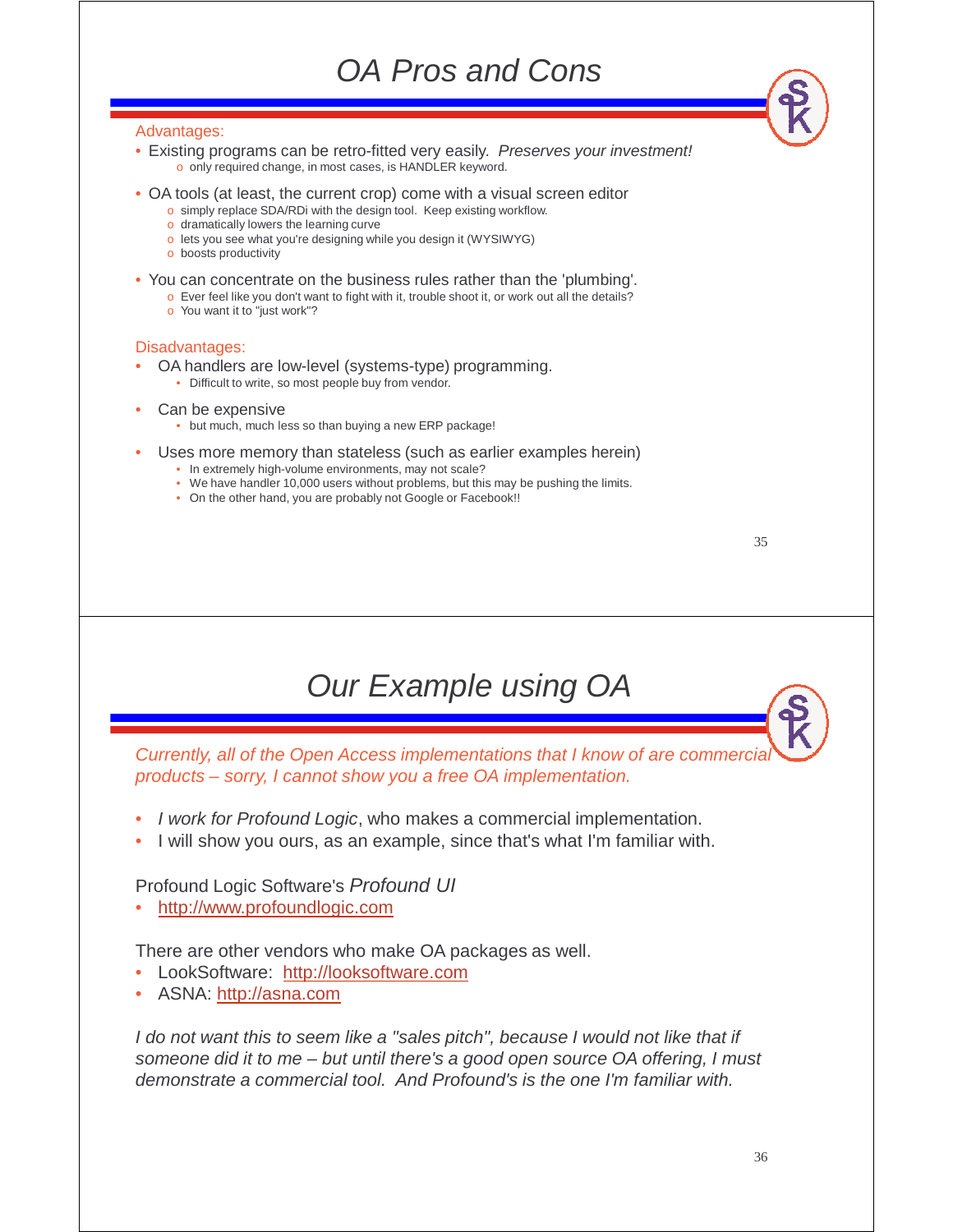### Visual Designer



[PPRICE] [PSTOCK] -

**Hyperlinks** 

**El Charts** 

**Input Controls** 

**EPRID** 

Exit

[PRNAME]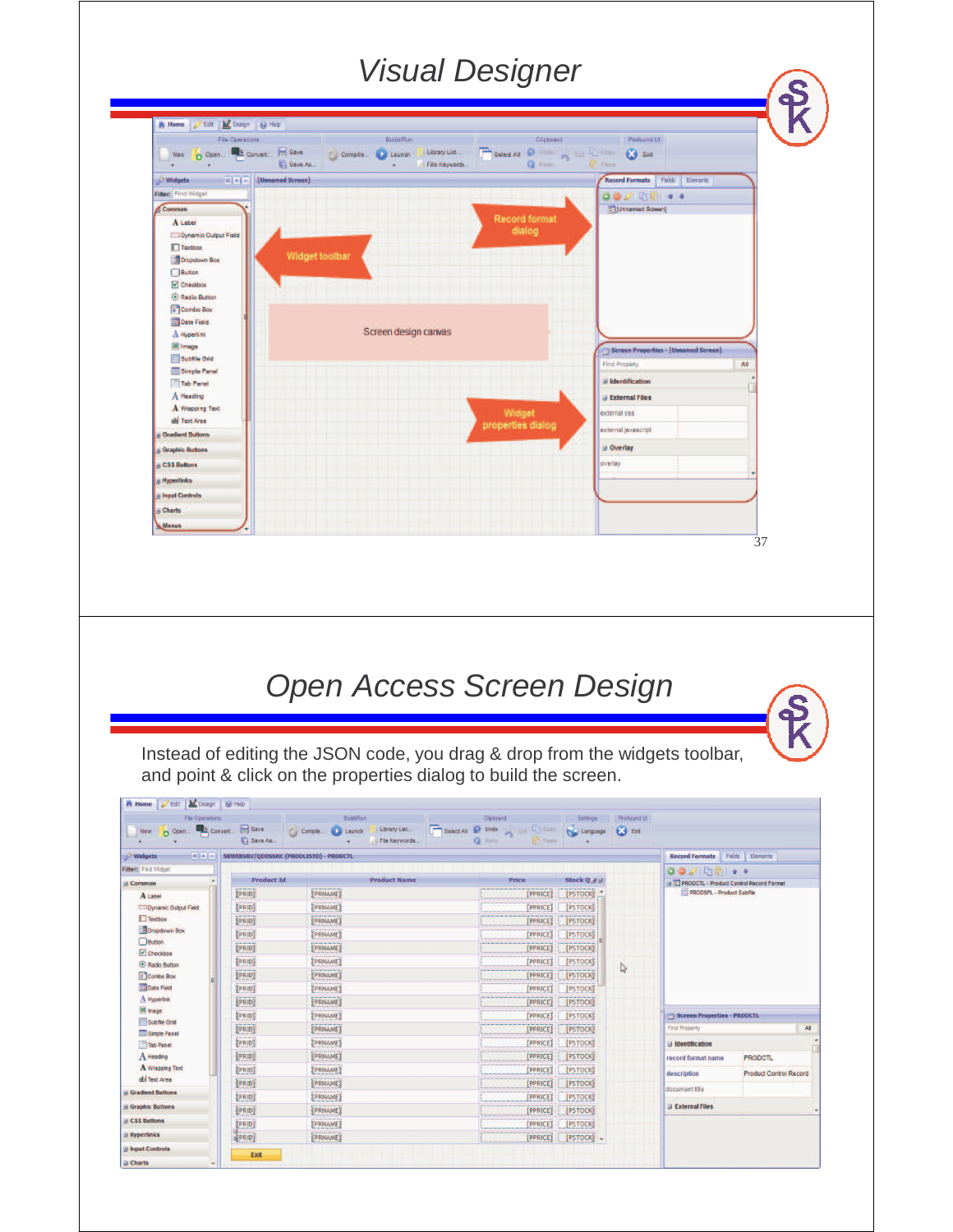#### OA Example – RPG code



#### OA Output (same as framework)

| <b>Product Id</b>                              | <b>Product Name</b>                   | <b>Price</b> | <b>Stock Qty</b> |
|------------------------------------------------|---------------------------------------|--------------|------------------|
| <b>NALGEN5</b>                                 | <b>NALGENE CANTEEN 48 OZ</b>          | \$12.50      | 56               |
| <b>NALGEN8</b><br><b>NALGENE CANTEEN 96 OZ</b> |                                       | \$20.99      | 10               |
| <b>NALGEN9</b>                                 | NALGENE 16 07 WIDE-MOUTH LEXAN        | \$6.30       | 20               |
| NALGEN10                                       | NALGENE 32 OZ WIDE-MOUTH LEXAN        | \$8.10       | 66               |
| <b>NALGEN11</b>                                | NALGENE WIDE MOUTH LOOP-TOP BO        | 57.98        | 57               |
| MOTOR013                                       | MOTOROLA PEANUT RADIO MODEL T6        | \$100.00     | 66               |
| MOTOR014                                       | <b>MOTOROLA PEANUT RADIO MODEL T6</b> | \$115.00     | $\Omega$         |
| MOTORO15                                       | MOTOROLA PEANUT RADIO MODEL T6        | \$145.00     | 37               |
| SUN SH17                                       | <b>SUN SHOWER ENCLOSURE</b>           | \$35.00      | 71               |
| <b>NALGEN18</b>                                | NALGENE 16 OZ NARROW-MOUTH LEX        | \$6.05       | $\overline{7}$   |
| <b>NALGEN19</b>                                | <b>NALGENE 32 OZ NARROW-MOUTH LEX</b> | \$7.10       | 26               |
| <b>BIPOLA22</b>                                | <b>BIPOLAR MIDWEIGHT UNDERWEAR BO</b> | \$28.00      | 62               |
| POLYPR23                                       | POLYPRO UNDERWEAR BOTTOMS             | \$18.00      | 69               |
| PRINCE <sub>24</sub>                           | PRINCETON TEC SPORT FLARE             | \$15.50      | 50               |
| PRINCE <sub>25</sub>                           | PRINCETON TEC SOLO                    | \$28.95      | 11               |
| PRINCE <sub>26</sub>                           | PRINCETON TEC VORTEC                  | \$36.95      | 60               |
| PRINCE27                                       | PRINCETON TEC TEC20                   | \$13.95      | 54               |
| PRINCE28                                       | PRINCETON TEC TEC40                   | \$17.85      | 91               |
| PRIMUS29                                       | PRIMUS ALPINE EASY PTL W/ PIEZ        | \$44.00      | 25 <sub>2</sub>  |